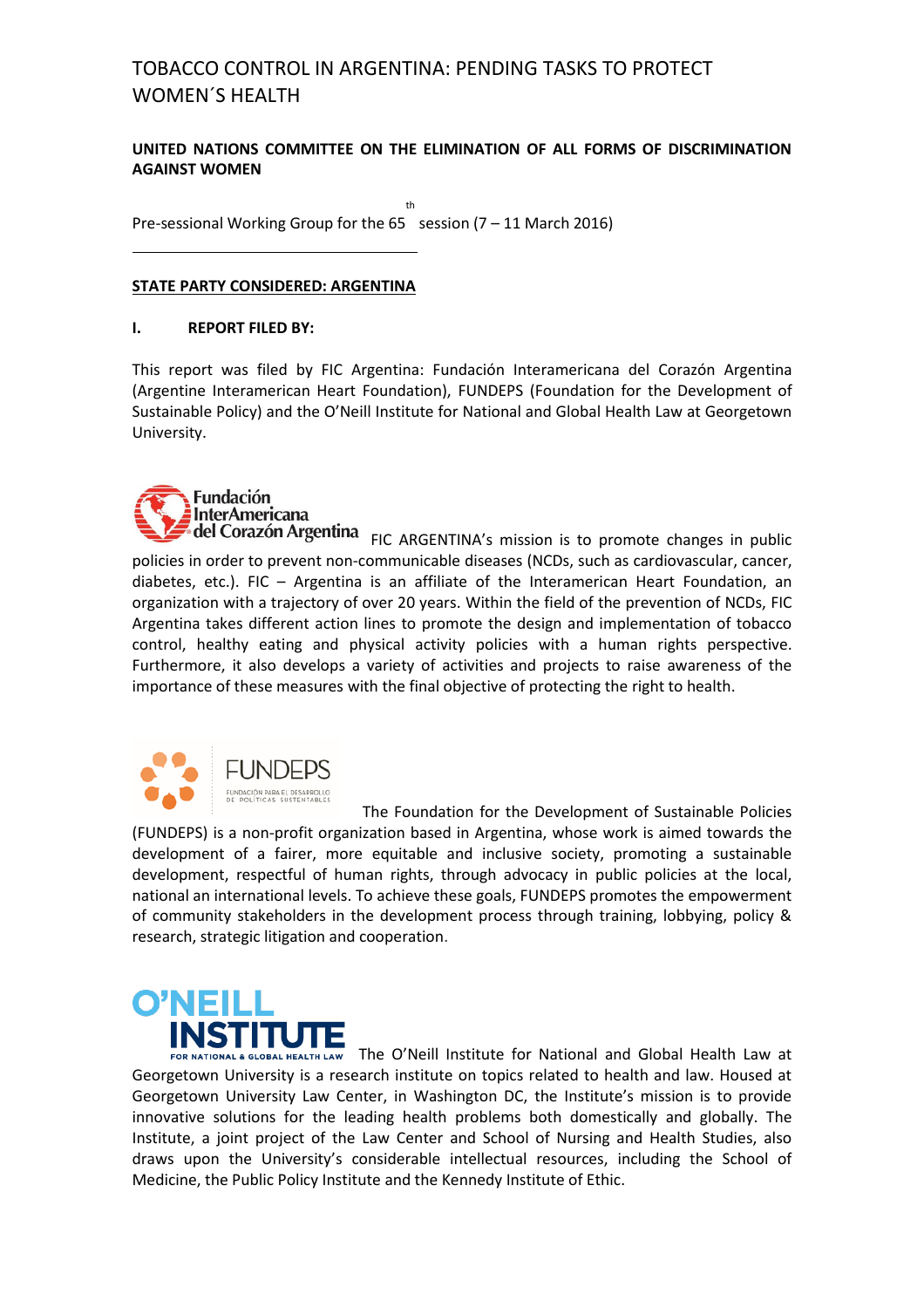### II. **ARGENTINA'S DUTY TO PROTECT WOMEN'S HEALTH ACCORDING TO CEDAW OBLIGATIONS AND COMMITEE'S RECOMMENDATIONS.**

CEDAW imposes the obligation on States Parties to adopt measures for the inclusion of the right to women's health into domestic legislation while also serving as the principal document for the advancement of women's equality in international human rights law.

In particular, the obligations established by CEDAW in its articles 3 (obliges States to take all appropriate measures to guarantee women their fundamental rights), 10 h (establishes access to educational information that contributes to ensuring the health and wellbeing of their family) and 12 1 (obliges States to take measures to eradicate discrimination against women in the field of health care) are relevant to this document in view of Argentina's periodic review as it relates to tobacco control and women's health.

In 2010, at the time of reviewing Argentina at the  $46<sup>th</sup>$  session period, CEDAW Committee showed it concern about the widespread of tobacco use among women in Argentina and its serious health impact on women:

"39. The Committee is concerned about the widespread use of tobacco among women in Argentina and the serious health impact of tobacco on women. The Committee is particularly concerned that women are often targets in tobacco advertising campaigns, which encourage and increase the usage of tobacco among women, resulting in tobacco-related diseases and deaths.

40. **The Committee urges the State party to ratify and implement the World Health Organization Framework Convention on Tobacco Control and put in place legislation aimed at banning smoking in public spaces and restricting tobacco advertising."**

Despite the recommendations done by the CEDAW Committee, at the time of filing its follow up report, the state party provided a vague response that does not provide any information on the effectiveness of tobacco control policies implemented in Argentina. Further, the state party did not mention or address its obligation to respect, protect and fulfill women's right to health through measures that prevent the harmful consequences of tobacco epidemic.

"106. Legislation to control tobacco consumption: In relation to Recommendation 40, Argentina approved the WHO Framework Convention on Tobacco Control but did not ratify it. Nonetheless, a very wide range of regulations are in force at the national, provincial and/or municipal levels restricting or banning smoking and/or regulating tobacco advertising, in particular Law 26.687/2011, regulating the publicity, promotion, consumption of tobacco products."

## **III. TOBACCO USE AND SITUATION IN ARGENTINA**

### **A) TOBACCO INDUSTRY MARKETING STRATEGIES TARGETING WOMEN**

### **Persistent advertising and promotion of tobacco products targeting women and girls**

In Argentina, despite the national tobacco control law No. 26.687 that restricts tobacco advertising, promotion and sponsorship, there is wide evidence about high exposure to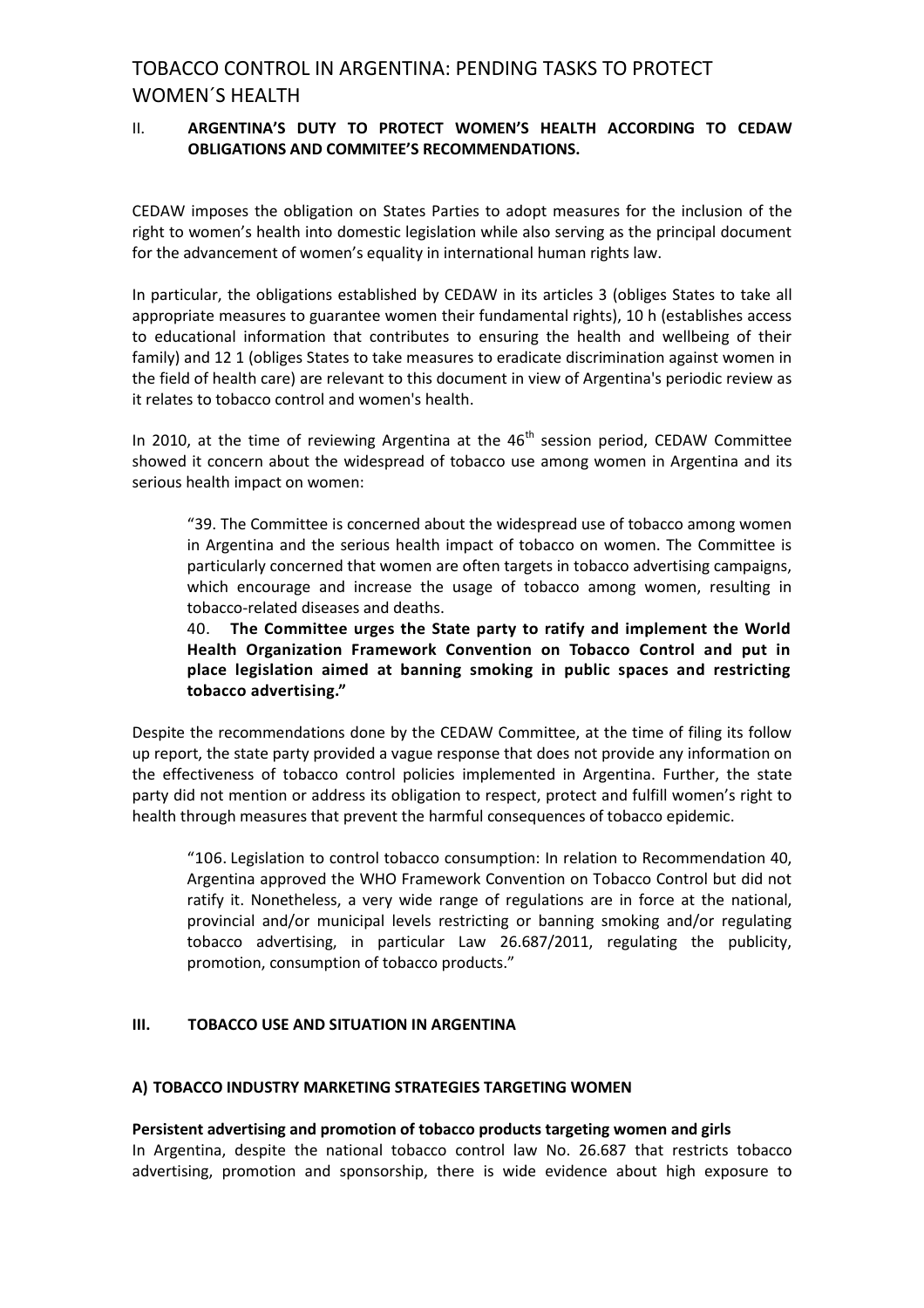advertising and mainly, to product display at point of sales. According to a FIC Argentina study done in 2014, which assessed advertising at point of sales, 73.7% of them did not obey the  $law<sup>1</sup>$ .

When analyzing advertising targeting women, it is clear that the tobacco industry has created detailed psychographic profiles in order to address to them in a selectively way. Thus, cigarettes with "low tar" and "light" are intended to appeal to women. According to the Global Adults Tobacco Survey (GATS) 2012, the 7.5% of respondents smoked flavored cigarettes, being more frequent among teens, poor people and **women.** In addition, tobacco companies design cigarette packages exclusively targeting at women, invoking feminine stereotypes of fashion, appearance and interests.

Tobacco companies and their marketing agents use internet data to obtain information and build databases about women's preferences and consumption patterns. The industry also sponsors events targeting women, such as concerts and fashion shows, and promotes cigarettes designed to appeal to women. These events have the explicit intention to appeal to teenagers and their desire to imitate the behavior of elder women.



Website of Virginia Slims sponsoring the "Buenos Aires Fashion (BAF) Week" and promoting cigarettes with less smoke odor in "your hair, hands and clothes". February 2016.

### **Women as agents of advertising and promotion**

<u>.</u>

Women are often use as brand ambassadors to promote tobacco consumption. They are commonly seen at clubs and bars wearing clothes that refer to cigarette brands' colors inviting people to participate in activities and giving away free samples of tobacco products.

Moreover, the industry is using unconventional marketing strategies known as "bellow the line" (BTL) marketing. During 2015, FIC Argentina<sup>2</sup> monitored and detected a wide BTL advertising strategy which operated through various communication channels including websites, email marketing, social networks, cultural events and concerts, private parties,

<sup>&</sup>lt;sup>1</sup>FIC ARGENTINA. Research Protocol: Current regulations' features and fulfillment on tobacco products' advertising, promotion and sponsorship in points of sale. (2013-2014). 2014. .

 $^{2}$  FIC ARGENTINA. Report survey: Tobacco promotional and advertising actions in Argentine cities. 2015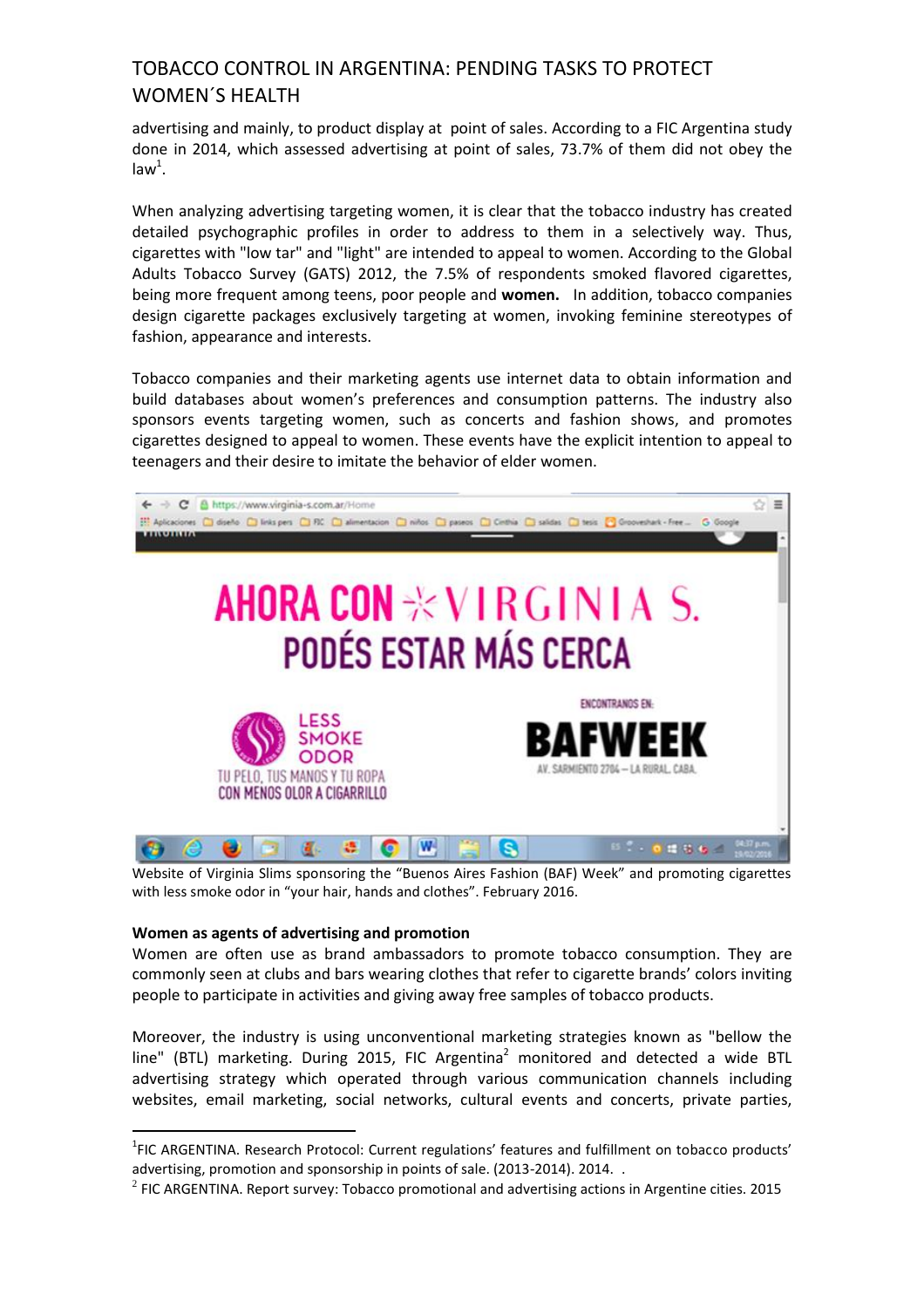among others. Often, these strategies violate the tobacco national law or take advantage of legal loopholes.

Given all this evidence, it appears that girls, teens and women remain highly exposed to tobacco marketing and perpetuate this cycle as agents of advertising and promotion. Since the industry promotes its products for women in a special and different way than for men, public health policies should address these differences.

# **B) EXPOSURE TO SECOND-HAND TOBACCO SMOKE IN ARGENTINA**

Scientific evidence shows that only 100% smoke-free environments, which are created by total elimination of smoking and tobacco smoke, are safe. Comprehensive smoke-free place laws protect children and non-smoking adults from second-hand smoke, which causes disease and premature death among non-smokers.

In Argentina 69.4% of teenagers said that they have been exposed to tobacco smoke in public places, and 47.5% of them in their own homes. Indeed, in all cases, **girls reported greater**  exposure than boys (Global Youth Tobacco Survey GYTS 2012). Another study<sup>3</sup> showed that in 25 cities in Argentina exposure to tobacco smoke was significantly higher in young people and women, even cities with smoke free policies.

Clearly, despite the presence of smoke free regulation, monitoring and enforcement deficient at both national and provincial levels. By strengthening these mechanisms, the population, and especially women, would be protected from the harmful effects of tobacco smoke. Additionally, smoke free place laws also reduce tobacco consumption by discouraging initiation by young people and non-smokers and by helping motivate smokers to quit.

## **C) TOBACCO PRICES AND CONSUMPTION**

<u>.</u>

Tobacco taxes are the most cost effective way to reduce tobacco consumption and also generate significant revenue. The Concluding observations from the Committee on Economic, Social and Cultural Rights in 2011 clearly stated the Committee's concern about the high level of tobacco consumption in Argentina, specifically among women and youth. The Committee recommended to the State party to "*develop effective public awareness and tax and pricing policies to reduce tobacco consumption, in particular targeting women and youth"<sup>4</sup> .* Still, Argentina counts with one of the cheapest and most affordable cigarettes throughout the  $world<sup>5</sup>$ .

There is a huge rapport between tobacco prices and consumption. After analysis on data obtained from GYTS 2012, using a continuous- time split population model, it was found that tobacco prices exert an important influence on smoking onset. The empirical evidence suggests that at the starting age of 15 years, an increase of 10% in real cigarettes prices is expected to delay smoking onset by almost two and a half years. Indeed, it was found that for

<sup>&</sup>lt;sup>3</sup> Schoj V, Allemandi L, Ianovsky O, Lago M, Alderete M. Smoke-free environments: age, sex, and educational disparity in 25 Argentinean cities. Cancer Causes & Control. 2012;23(10):1607-14.

<sup>4</sup> Concluding observations of the Committee on Economic, Social and Cultural Rights: Forty-seventh session. November 2011.

<sup>&</sup>lt;sup>5</sup> Germán Rodríguez-Iglesias, Martín González-Rozada, Beatriz Marcet Champagne, and Verónica Schoj. Real price and affordability as challenges for effective tobacco control policies: an analysis for Argentina. Panamerican Journal of Public Health, vol.37 n.2, Washington. February 2015.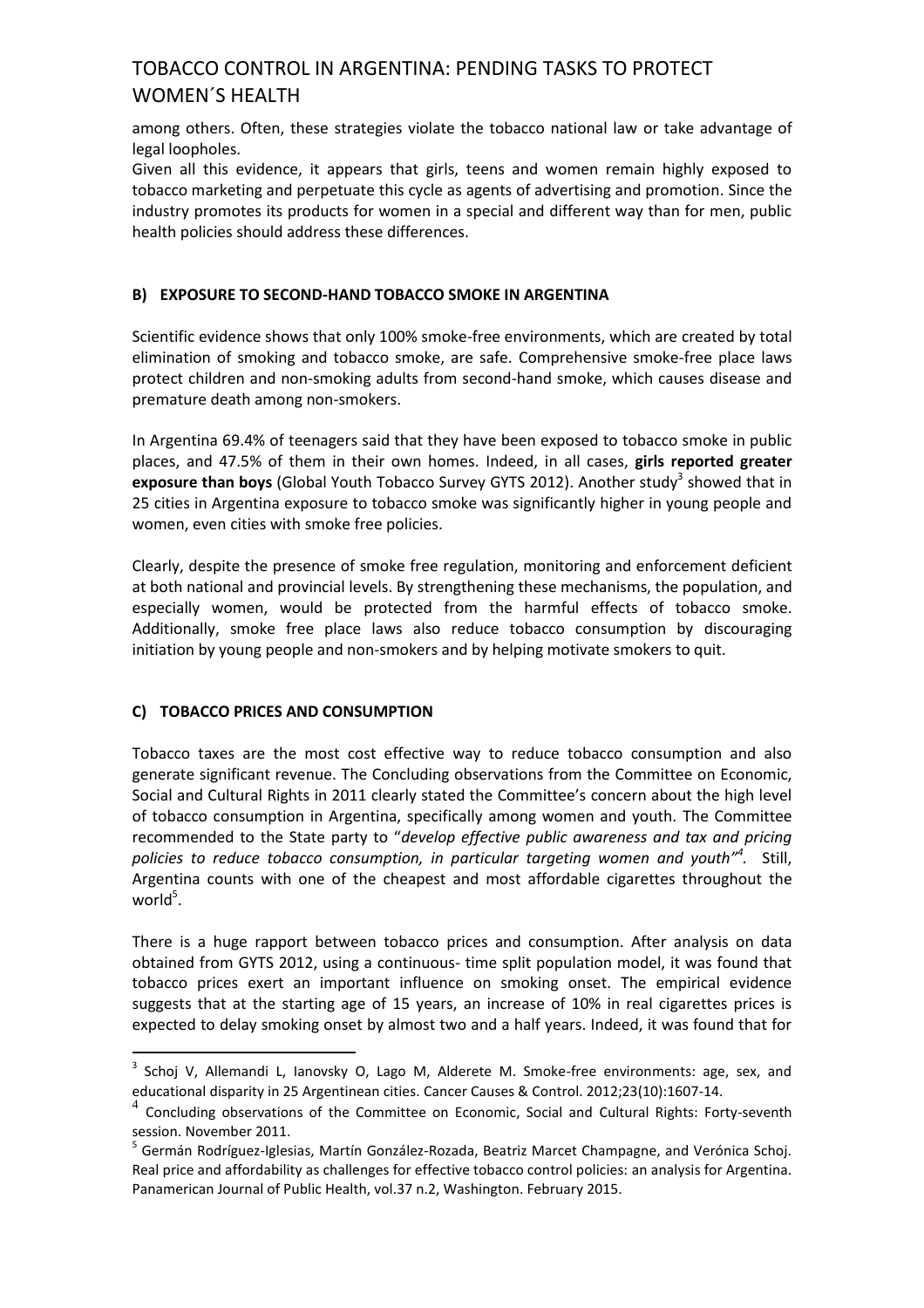males, an increment of 10% in the real price of cigarettes induces a delay in the smoking onset of about 4%, whereas this figure is 5.6% for women<sup>6</sup>. This evidence highlights that onset in women is more sensitive to price increases than in men. Increasing cigarette prices though a tax increases would be the most effective measure to be implemented to reduce the initiation among women.

### **D) PREVALENCE OF TOBACCO USE AMONG ARGENTINE WOMEN**

Smoking prevalence among women in Argentina, particularly girls and teens, is increasing. Nowadays there is a 20% higher consumption in teen girls compared to boys. GYTS results (2012) showed that smoking prevalence among teens aged 13 to 15 years corresponds to 19.6% (21.5% women and 17.4% men). According to the Global School-based students Health Survey (GSHS) 2012 where the prevalence is 18.8%, there is an increased consumption among women (women 20.5% and men 17%). Finally, according to official sources<sup>7</sup> 2014 the prevalence is 15.1%, showing higher rates among women (15.9%) than men (14.4%).

## **E) EFFECTS OF TOBACCO USE ON WOMEN'S HEALTH**

Smoking is the leading preventable cause of death and disease in the world. Its consumption is growing steadily, especially among the poor, **women** and youth. Tobacco consumption generates several negative effects on women´s health, such as:

- Cardiovascular Disease: Acute myocardial infarction, angina, peripheral vascular disease, abdominal aortic aneurism and strokes.
- Respiratory illnesses: Pneumonia, pulmonary emphysema, chronic bronchitis, chronic obstructive pulmonary disease, increases the appearance of asthma and the number of asthma crises.
- Oncological disease: Mouth, pharynx, esophagus, lung, kidney, breast and bladder.
- Metabolic disease: Reduces estrogens, thereby producing bone decalcification, osteoporosis, whose principal complication is hip fracture.<sup>8</sup>
- Reduces fertility and fecundity<sup>9</sup>, increases the risk during pregnancy of premature membrane rupture, and placenta detachment. There is higher risk for premature birth and low birth weight.

In Argentina tobacco is responsible for a significant number of deaths, illnesses and health care costs. In sum, tobacco causes the loss of 926,878 years of life each year and accounts for 13.6% of all deaths occurring in the country. This represents 40,591 deaths per year that could be avoided<sup>10</sup>. Out of all deaths from diseases associated with smoking  $11.731<sup>11</sup>$  are women.

<u>.</u>

<sup>6</sup> Martin González Rozada; Giselle Montamat. How increasing tobacco prices affects the decision to start and quit smoking: evidence from Argentina. Universidad Torcuato Di Tella. September 2015

<sup>7</sup> Secretary for the Prevention of Drug Addiction and the Fight against Drug Trafficking

<sup>(</sup>SEDRONAR) Sixth national study on substance use in high school students. Newsletter N.1: patterns and magnitude of consumption: diagnosis at the country level. 2014

<sup>8</sup> Riancho Moral, José A. and Jesús González Macías, Osteoporosis and Mineral Metabolism Diseases practical handbook, 2004, p 154. Available at http://www.unican.es/NR/rdonlyres/EB68B8BC-3AF3- 46BC-96FF- AA2CC84834F4/47174/LIBRO.pdf

 $9$  Women and the tobacco epidemic. Challenges for the 21st century. WHO/NMH/TFI/01.1.

<sup>&</sup>lt;sup>10</sup> Pichon-Riviere A, A.A., Bardach A, Augustovski F, Caporale J, Caccavo Francisco . Disease attributable to smoking in Argentina. IECS Technical Document No. 7.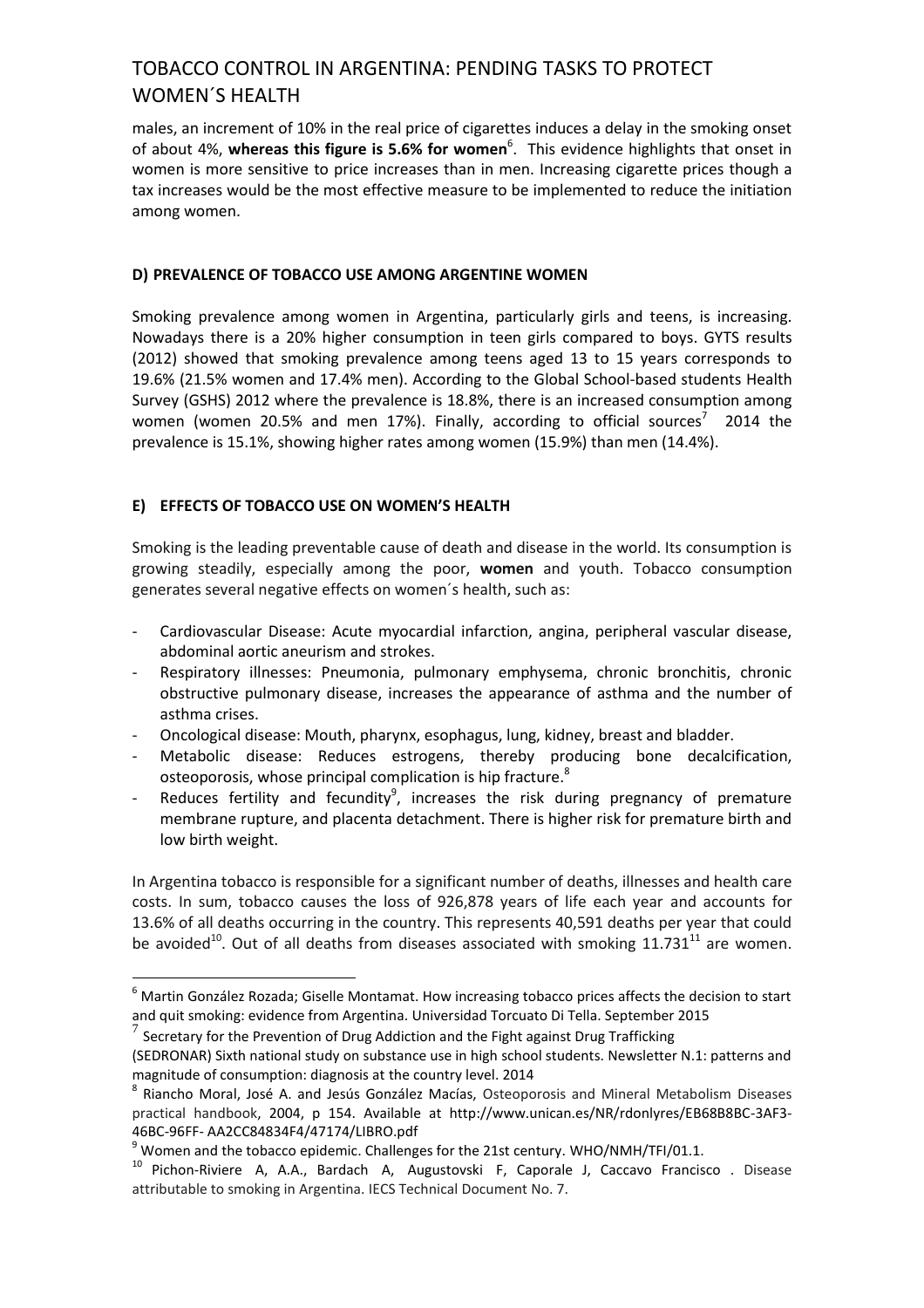One in three women die from cardiovascular disease and double deaths from malignant tumors<sup>12</sup>. Lung cancer duplicated among women since 1980 (it has increased 1.7% annually) as a consequence of tobacco consumption, which is one of the higher rates in Latin America<sup>13</sup>.

## **IV. HUMAN RIGHTS OBLIGATIONS AT A SUB-NATIONAL LEVEL**

Argentina has been slow to develop the legal framework for tobacco control at a national level, as exemplified by the failure to ratify the FCTC and the delay in adopting a comprehensive national tobacco control law, which did not take shape until mid-2011. For this reason, many sub-national governments established regulations aimed at reducing the negative impacts of the tobacco epidemic in their respective jurisdictions. In this context, provinces like Santa Fe, Neuquén, Tucumán, San Luis and Córdoba, among others, enacted regulations establishing smoke-free environments. Although these jurisdictions adopted various levels of protection, they constituted a regulatory advance compared to the absence of any regulation at the national level.

Nowadays, some of these laws coexist with others regulations implementing the national law. However, at a practical level, implementation of both provincial and national tobacco control laws is insufficient, and the tobacco industry takes advantage of this complex institutional framework to continue to market its products regardless of the restrictions established by law.

On the other hand, there are still some provinces that have not passed any tobacco control regulation, leaving their citizens unprotected from the harmful consequences of the tobacco epidemic. In this context, clear policies from the Federal Government are needed, not only to guarantee the effective implementation of the current legislation across the country but also to promote the adoption of tobacco control measures in those provinces that are not enforcing the minimum standards adopted by the national tobacco control law No. 26.687.

In 2010, CEDAW addressed these issues, highlighting the responsibility of the federal government to ensure that sub-national governments take action required to fully implement and enforce the Convention:

*11.While the Committee is cognizant of the complex federal constitutional structures of the State party, it underlines that the federal Government is responsible for ensuring the implementation of the Convention and providing leadership to the provincial and territorial governments in that context. The Committee expresses its concern that the federal Government lacks an efficient mechanism to ensure that the provincial governments establish legal and other measures to fully implement the Convention in a coherent and consistent manner.*

*12. The Committee, taking into account the responsibility of the federal Government for the implementation of the Convention, urges the State party to establish an effective mechanism aimed at ensuring accountability and the transparent, coherent and consistent implementation of the Convention throughout its territory, in which all* 

<u>.</u>

<sup>&</sup>lt;sup>11</sup> Disease Atribuitable to smoking in Argentina. Institute of Clinical Effectiveness and Health. (IECS). July 2013. <http://www.iecs.org.ar/wp-content/uploads/N7Carga-de-Enfermedad-Tabac-Argentina.pdf>

Liprandi, Harwicz. Causes of death in women and the trend over the last 23 years in Argentina Rev. Argent. Cardiol. v.74 n.4 Buenos Aires jul. 2006

<sup>&</sup>lt;sup>13</sup> SchargrodskyH et al. CARMELA: assessment of cardiovascular risk in seven Latin American cities. AmJ Med.2008 Jan; 121(1):58-66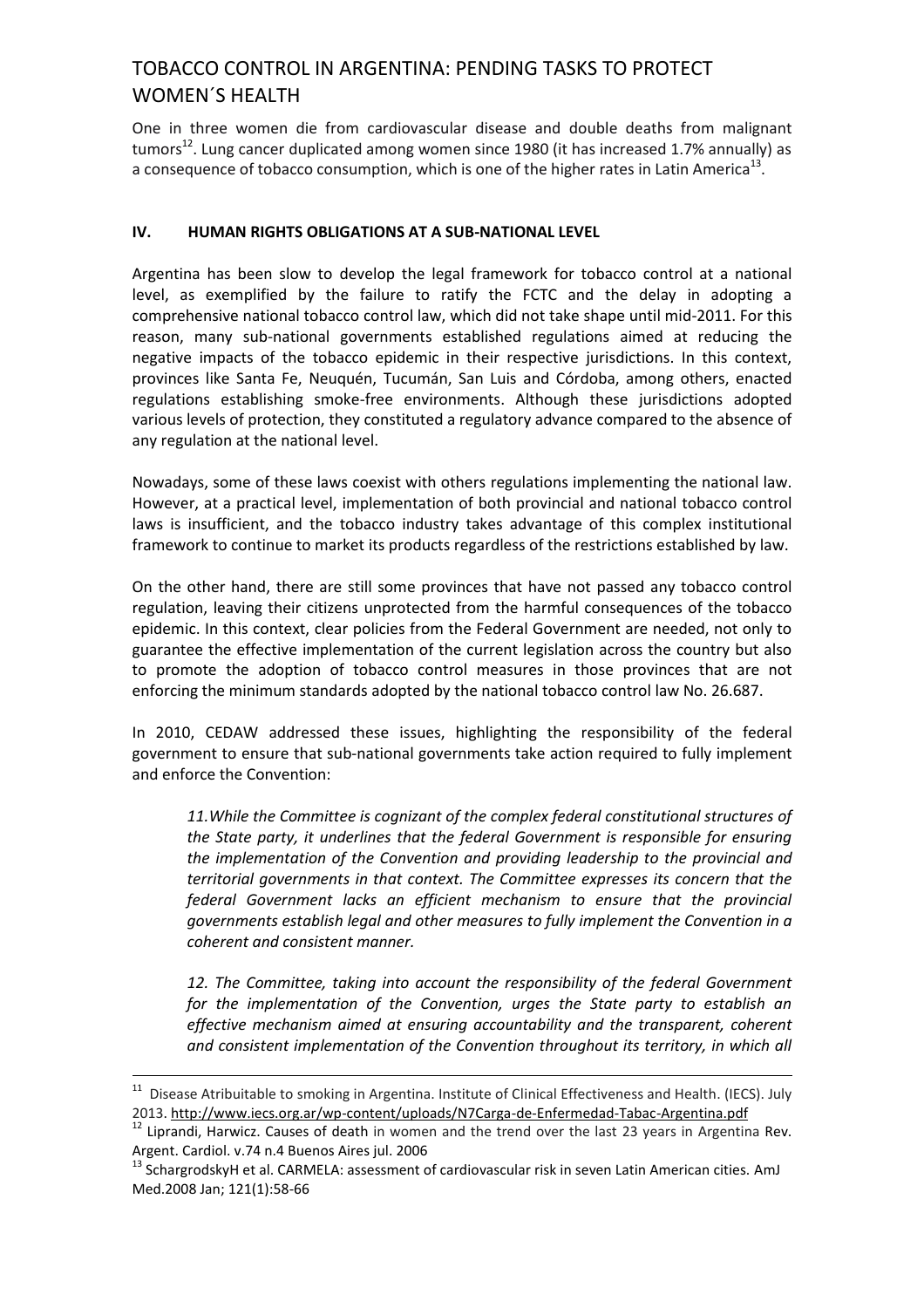*levels of government — national, provincial and municipal — participate<sup>14</sup> .*

The same criteria can be applied for the tobacco control laws and regulations, which should assure a minimum protection throughout the country, including effective coordinating mechanisms between the federal and sub-national governments.

# **V. ARGENTINA´S RATIFICATION OF THE FRAMEWORK CONVENTION ON TOBACCO CONTROL (FCTC)**

The WHO FCTC is the legal framework that places upon States obligations, which facilitates the implementation of laws that are necessary to protect the global population from the toxic effects of tobacco consumption and exposure to secondhand smoke. By February 2016, 180 countries had ratified the FCTC, and Argentina is the only country in South America that is still not a member of the first public global health treaty.

This treaty has established a gender perspective in its principles and obligations. As an example, it recalls *"that the Convention on the Elimination of All Forms of Discrimination against Women, adopted by the United Nations General Assembly on 18 December 1979, provides that States Parties to that Convention shall take appropriate measures to eliminate discrimination against women in the field of health care"*. In addition, it takes into account the current tobacco consumption trends. Thus, the FCTC signatories are *"alarmed by the increase in smoking and other forms of tobacco consumption by women and young girls worldwide and keeping in mind the need for full participation of women at all levels of policy-making and implementation and the need for gender-specific tobacco control strategies"*.

Scientific evidence demonstrates that, worldwide, the tobacco industry has undermined country's efforts to implement effective tobacco control policies that endanger industry profitability. In order to properly protect the right to health of its population and in particular women from the tobacco industry strategies, it is not enough to approve tobacco control legislation with standards along the line of the FCTC. Ratifying the FCTC would give Argentina greater legal tools to advance tobacco control policies in general and in particular with a gender perspective. Thus, Argentina shall promptly ratify the FCTC, according not only to CEDAW recommendation, but also to ESCRC Committee that in its concluding observations of 2011 recommended "*that the State party ratify and implement the WHO Framework Convention on Tobacco Control and develop effective public awareness and tax and pricing policies to reduce tobacco consumption, in particular targeting women and youth."*

## **VI. SUGGESTED QUESTIONS**

1

Taking into consideration the information described in this report, we recommend the Committee to ask Argentinean State the following questions:

- 1) Which measures are being implemented by the Government in order to effectively control and monitor advertising, promotion and sponsorship regulations, established by Law 26.867 and its regulatory decree 602/13?
- 2) Which measures are being implemented by the government to effectively restrict and

<sup>&</sup>lt;sup>14</sup> CEDAW (2010). Concluding observations of the Committee on the Elimination of Discrimination against Women. Argentina.